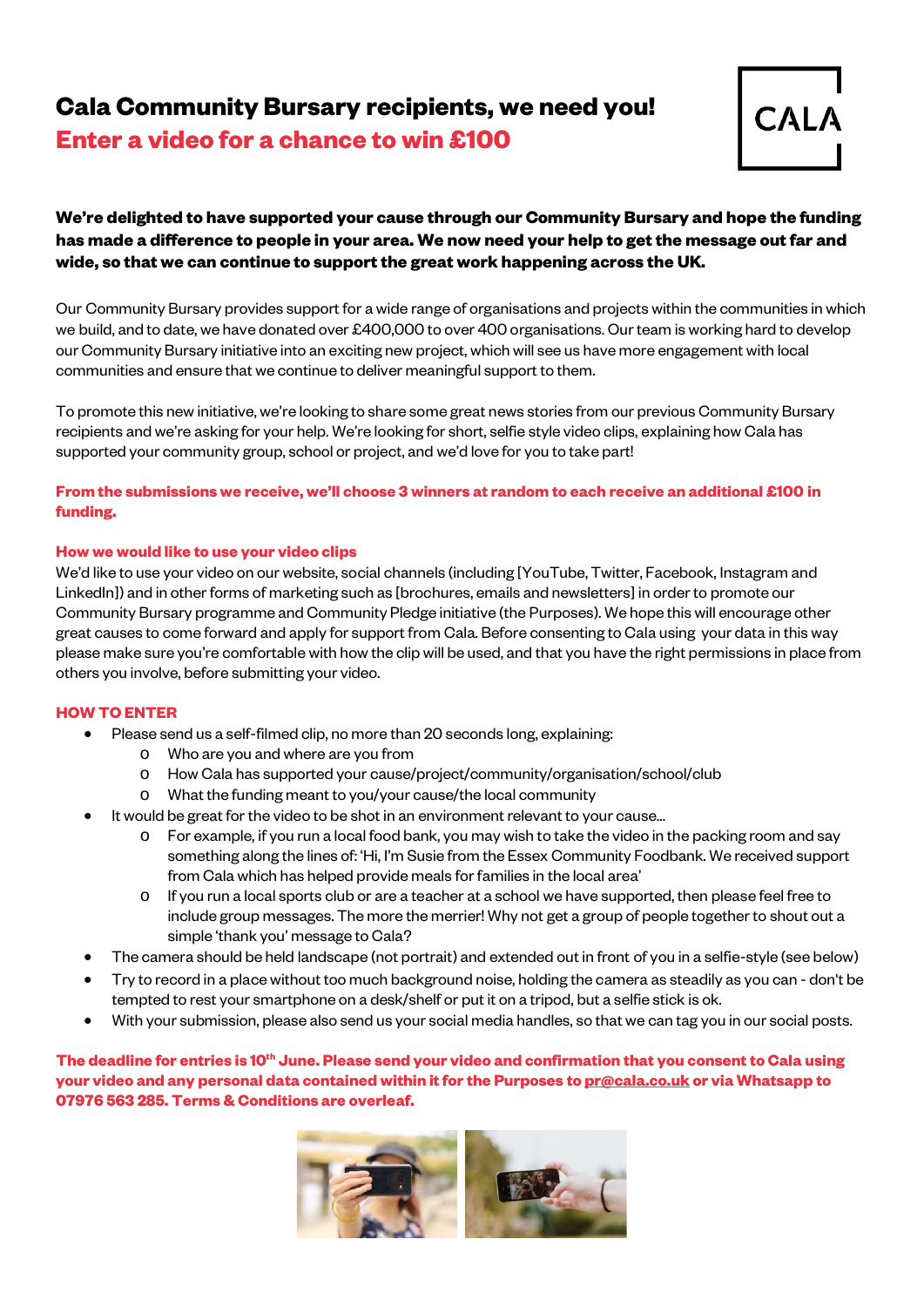# **Cala Community Bursary Video Terms & Conditions**



- 1. The prize draw is being run by Cala Management Limited (the Promotor) and is only open to previous Cala Community Bursary recipients. Applications made on behalf of a charity, community group or organisation must be completed by a UK resident aged 18 years or over, except:
	- a. employees of Cala or its holding or subsidiary companies;
	- b. employees of agents or suppliers of Cala or its holding or subsidiary companies, who are professionally connected with the funding initiative or its administration;
	- c. members of the immediate families or households of (a) and (b) above; or,
	- d. any third party directly associated with administration of funding].

2. By submitting a video which meets the "How To Enter" Criteria outlined on the previous page, you will be automatically entered into the prize draw for funding, unless you ask to opt out of this. By entering into the prize draw you confirm that you are eligible to do so and eligible to claim any funds awarded. Cala may require you to provide proof that you are eligible to enter the funding initiative. The funding initiative is free to enter and no purchase is necessary

3. Only one entry per charity, community group or organisation is allowed.

4. The opening date for entries is 00:00 on 11th May 2022. The closing date of the prize draw is 23:59 on 10<sup>th</sup> June 2022. Entries received after this time will not be counted.

5. Dates, times and activities are subject to change.

6. The Promoter accepts no responsibility for entries not successfully completed due to a technical fault, technical malfunction, computer hardware or software failure, satellite, network or server failure of any kind.

7. The Promotor reserves the right to verify the eligibility of entrants.

8. Three winners will be selected at random from all eligible entries.

9. The winners will each receive £100 in funding.

10. The winner will be notified via email. The prize will be transferred within 28 days of the winner being announced. If a winner does not respond to the Promoter within 72 hours of being notified by the Promoter, then the winner's prize will be forfeited, and the Promoter will be entitled to select another winner in accordance with the process described above.

11. The prize for the winner is non-exchangeable, non-transferable and no alternative is offered.

12. The decision of the Promoter regarding any aspect of the prize draw is final and binding and no correspondence will be entered into about it.

13a. The Promoter must either publish or make available information that indicates that a valid award took place. To comply with this obligation the Promoter will send the surname and county of major prize winners and, if applicable copies of their winning entry, to anyone who emails [pr@cala.co.uk](mailto:pr@cala.co.uk) within one month after the closing date. If you object to any or all of your surname, county and winning entry being published or made available, please contact the Promoter via [pr@cala.co.uk.](mailto:pr@cala.co.uk) In such circumstances, the Promoter must still provide the information and winning entry to the Advertising Standards Authority on request.